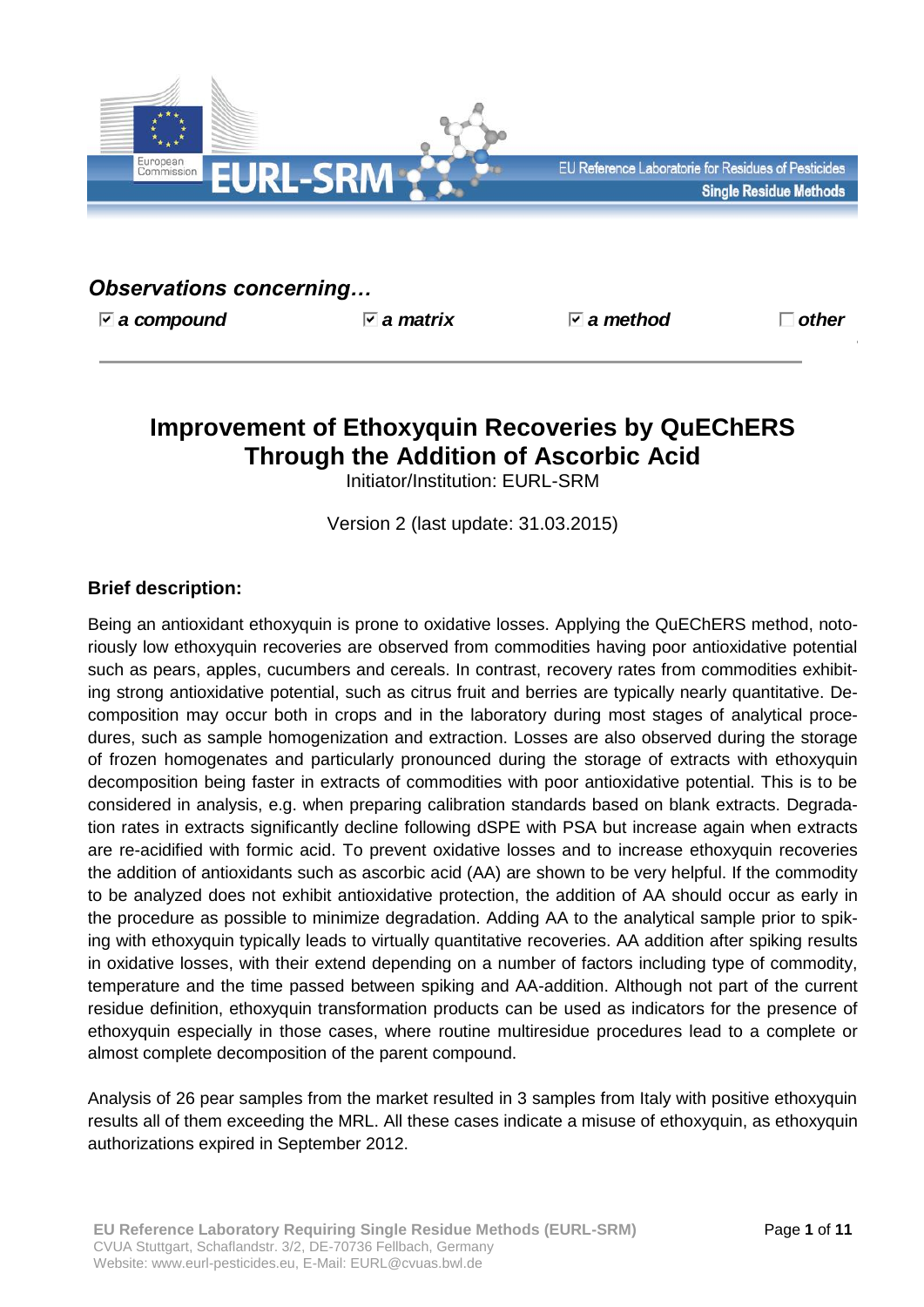

# **Compound profile:**

Ethoxyquin is a quinoline-based **antioxidant** widely applied to inhibit superficial scald (formation of brown spots) in **pears** and **apples**. The Codex Alimentarius Commission classifies ethoxyquin as a scald control agent. As scald is often accompanied by fungus infections, ethoxyquin is also often listed as a fungicide. For treatment, the fruits are typically dipped into a solution containing ethoxyquin but ethoxyquin-impregnated fruit wraps are also often employed. Pre-harvest applications have been reported for apples.

In 2011<sup>1</sup> the commission decided not to include ethoxyquin in Annex I of Reg. 91/414/EEC<sup>2</sup> with a **grace period for use ending in September 2012**. EU-MRLs are set at the agreed LOQ of 0.05 mg kg<sup>-1</sup> for all commodities with exception of pears where the MRL is 3 mg kg<sup>-1</sup> (=Codex MRL). Diphenylamine (DPA), the main alternative to ethoxyquin, was also not included in Annex I (grace till May 2011), other alternatives including 1-MCP (1-methylcyclopropene) are currently being tested. An additional food-related use of ethoxyquin concerns spices such as **chili**, **paprika** and **curcuma powder.** Here ethoxyquin is applied as an additive to prevent oxidative discoloration of carotenoid pigments during storage (US tolerance 100 mg  $kg^{-1}$ ).

In addition to the applications directly on food, there are numerous feed related applications with indirect food relevance, including the following:

- In the EU register on feed additives<sup>3</sup> ethoxyquin is listed as E324 and is allowed to be applied alone or in combination with butyl hydroxyanisole (BHA, E320) and/or butylated hydroxytoluene (BHT, E321) up to a total concentration of 150 mg kg<sup>-14</sup>.
- Ethoxyquin is commonly used to treat **dried forage crops** such as corn, wheat and oats to preserve them from oxidative loss of vitamin E and carotenes. The US tolerance is set at 150 mg kg<sup>-1</sup>.
- Within the EU ethoxyquin is furthermore allowed to be used at levels up to 2000 mg kg<sup>-1</sup> in **salmon and trout feed** based on *Phaffia Rhodozyma,* a yeast variety rich in Astaxanthin, a carotenoid responsible for the reddish color of these fish.
- In the US ethoxyquin is allowed to be added to **Aztec marigold** and **dried algae meals.** Both are rich in carotenoid pigments and are thus **added to feed for hens** with the aim to intensify the color of the egg yolks produced. The US tolerance for ethoxyquin in these cases is set at 3000 mg kg $^{-1}$ .
- Another interesting application concerns **dried fishmeal5,6 ,** which is very prone to auto-oxidation due to the high unsaturation of fish oil. Lipid auto-oxidation is highly exothermous and if uncontrolled can even lead to spontaneous combustion of the material during long storage and shipping

1

<sup>1</sup> 2011/143/EU: Commission Decision of 3 March 2011 concerning the non-inclusion of ethoxyquin in Annex I to Council Directive 91/414/EEC

<sup>2</sup> now Reg. (EC) No 1107/2009

<sup>3</sup> Annex I of Regulation (EC) No1831/2003: **[http://ec.europa.eu/food/food/animalnutrition/feedadditives/comm\\_register\\_feed\\_additives\\_1831-03.pdf](http://ec.europa.eu/food/food/animalnutrition/feedadditives/comm_register_feed_additives_1831-03.pdf)** (European Union Register of Feed Additives)

<sup>4</sup> http://www.accessdata.fda.gov/scripts/cdrh/cfdocs/cfcfr/CFRSearch.cfm?fr=573.380 5

**<http://www.iffo.net/default.asp?contentID=717>**

<sup>6</sup> **<http://www.iffo.net/downloads/Research%20reports/IFOMA%201978-2001/1993/Uses%20of%20ethoxyquin%20and%20alternatives%201993-7.pdf>**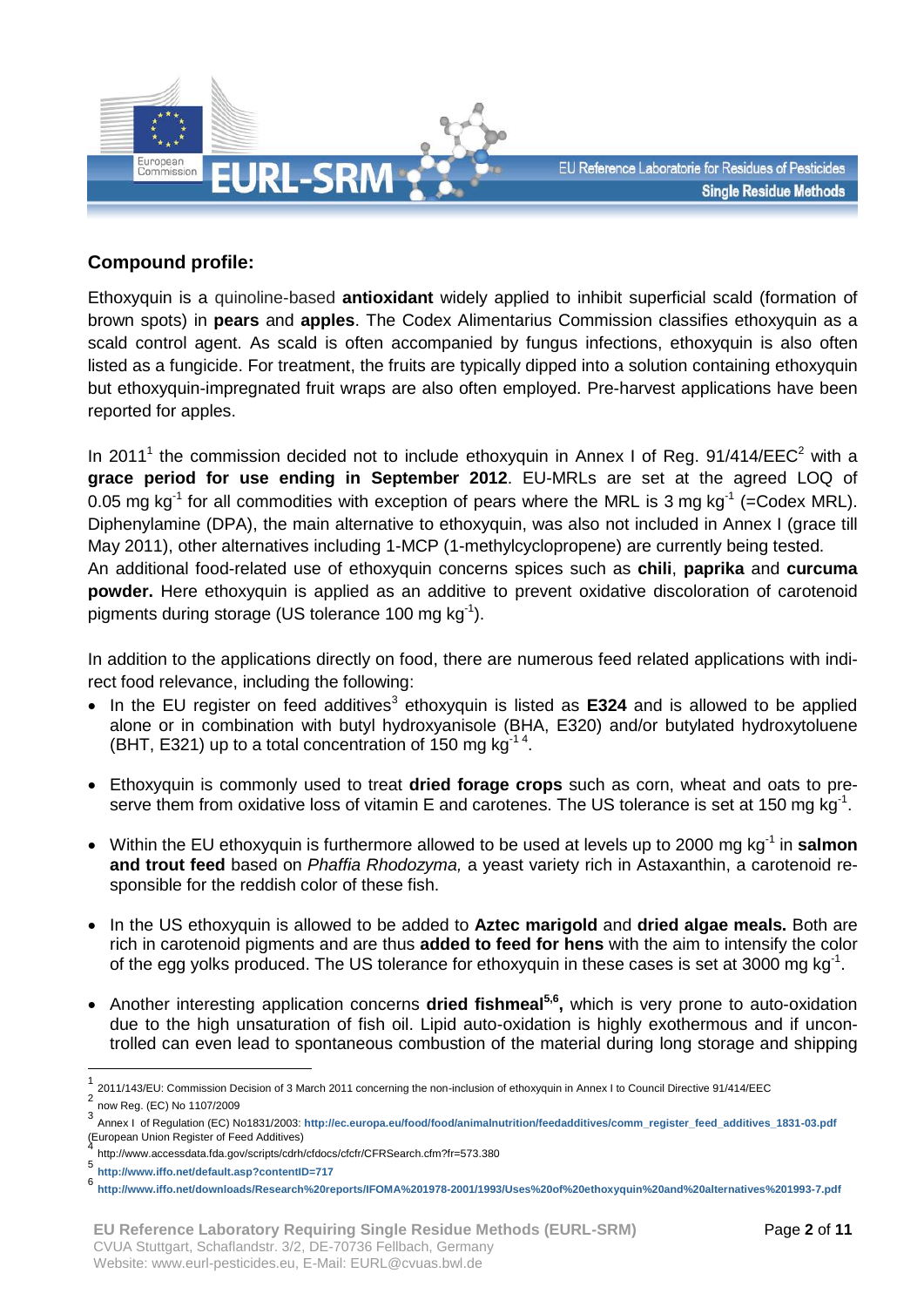

periods. The International Maritime Organization (IMO) as well as the US legislation prescribes the treatment of fish meal with ethoxyquin at concentrations not less than 400 mg kg<sup>-1</sup> (1000 mg kg<sup>-1</sup> if fat content exceeds 12 %).

The use of ethoxyquin as an animal feed additive often leads to residues in food of animal origin such as poultry meat and eggs<sup>7</sup> as well as in farmed fish<sup>8</sup> and shrimp<sup>9</sup>.

| Table 1: Ethoxyquin facts at a glance |  |  |
|---------------------------------------|--|--|
|---------------------------------------|--|--|

| <b>Parameter</b>                          | <b>Value</b>                                       | <b>Notes</b>                           | <b>Ethoxyquin</b>    |
|-------------------------------------------|----------------------------------------------------|----------------------------------------|----------------------|
| pKa                                       | 4.56                                               | at 22 °C (weak base)                   |                      |
| LogP                                      | 3.39                                               | at pH7 (intermediately polar compound) | CH,                  |
| <b>Water solubility</b>                   | 60 mg $L^{-1}$                                     | at 20 $\degree$ C                      |                      |
| <b>Hydrolytic behavior</b><br><b>DT50</b> | pH 5: 3.7 days<br>pH 7: 6.7 days<br>pH 9: 9.3 days | at 25 $\degree$ C                      | CH3CH <sub>2</sub> O |
| <b>Residue definition EU</b>              | Ethoxyquin $(F)$                                   |                                        |                      |
| Approved in                               | Not approved within the EU                         |                                        |                      |

**Table 2:** Instrumentation details (exemplary)

| <b>LC</b>           | <b>WATERS Acquity UPLC</b>                                          |                    |                       |  |
|---------------------|---------------------------------------------------------------------|--------------------|-----------------------|--|
| <b>MS/MS</b>        | ABSCIEX API 4000 Q-Trap, run in ESI positive mode                   |                    |                       |  |
| <b>MRMs</b>         | 218.2/148.0; 218.2/160.1; 218.2/174.1                               |                    |                       |  |
| Column              | Acquity BEH C18, 2.1x100 mm, 1.7 um                                 |                    |                       |  |
| Pre-column          | Acquity BEH C18, 2.1x5 mm, 1.7 um                                   |                    |                       |  |
| <b>Mobile Phase</b> | A: 5 mmol NH <sub>4</sub> formate in purified water $+5$ % methanol |                    |                       |  |
|                     | B: 5 mmol NH <sub>4</sub> formate in methanol                       |                    |                       |  |
| <b>Gradient</b>     | Time (min)                                                          | Mobile Phase A (%) | Mobile Phase B $(\%)$ |  |
|                     | O                                                                   | 95                 | 5                     |  |
|                     | 0.5                                                                 | 60                 | 40                    |  |
|                     | 2<br>10<br>90                                                       |                    |                       |  |
|                     | 5<br>10<br>90                                                       |                    |                       |  |
|                     | 5.1<br>95<br>5                                                      |                    |                       |  |
|                     | 10                                                                  | 95                 | 5                     |  |
| <b>Flow</b>         | $0.35$ mL min <sup>-1</sup>                                         |                    |                       |  |
| Injection volume    | 2 µL, partial loop with needle overfill                             |                    |                       |  |
| Column temperature  | $40^{\circ}$ C                                                      |                    |                       |  |

### **Materials:**

1

Ethoxyquin (purity 98.5%), purchased from Dr. Ehrenstorfer (CA13310000) L-Ascorbic acid, reagent grade (Sigma Aldrich, CAS 50-81-7)

<sup>7</sup> **<http://onlinelibrary.wiley.com/doi/10.1002/jsfa.2740331213/pdf>**

<sup>8</sup> **<http://lib3.dss.go.th/fulltext/Journal/Journal%20of%20food%20science/2000%20v.65/no.8/jfsv65n8p1312-1314ms20000212%5B1%5D.pdf>**

<sup>9</sup> **<http://www.iffo.net/default.asp?contentID=813>**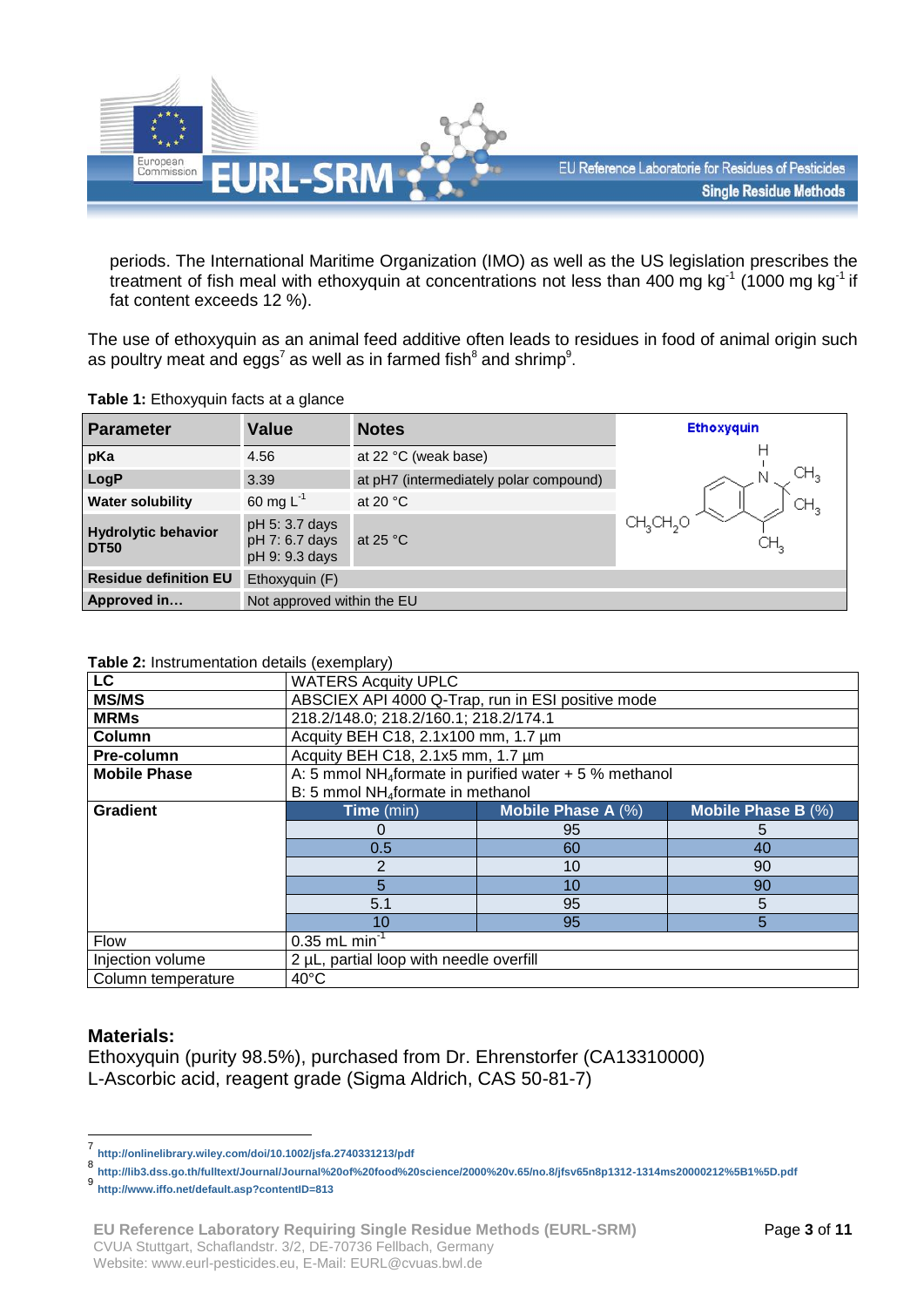

### **Initial observations:**

Initial recovery experiments with QuEChERS for ethoxyquin spiked at 0.1 mg kg<sup>-1</sup> on pear homogenates resulted in very low and strongly variable recovery rates. Recovery experiments on apples (results not shown here) showed a similar trend. From cucumber and wheat flour ethoxyquin could even not be recovered at all (0 %). In contrast to these results, very good average recoveries were obtained from red currants and rehydrated raisins (103 % and 96 % respectively).

We attributed this to the stronger antioxidative potential of these two commodities. Red currants contain ca. 40 mg ascorbic acid (AA) per 100 g. The AA levels in grapes are comparable to apples and pears and rather low (4-10 mg/100 g), but grapes contain higher levels of catechins and polyphenols that also exhibit antioxidative activity.

### **Experiment 1: Addition of AA before spiking**

To prove that the low antioxidative potential of some matrices is the cause for low ethoxyquin recoveries, we decided to use AA as an antioxidant prior to extraction.

The addition of 0.5 g solid AA per analytical portion of cucumber, pear, raisin, red currant and wheat before spiking with ethoxyquin resulted in satisfactory recoveries (between 95 and 105 %) and RSDs (<5 %) in all cases using QuEChERS method. Recoveries with and without the addition of AA prior to extraction are shown in Figure 1.



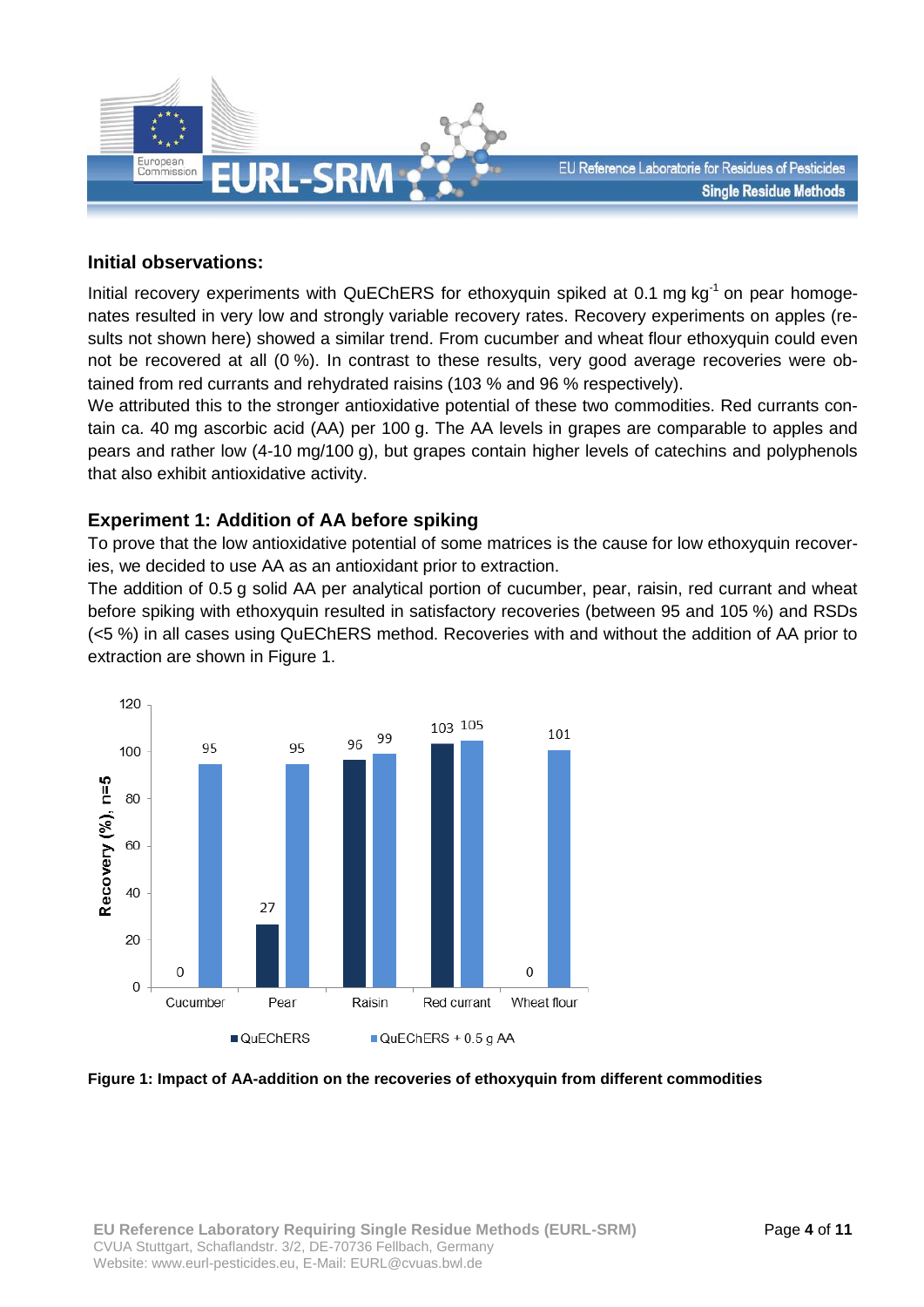

#### *Remarks on this experiment:*

- *For cucumber, pear, raisin, red currents 0.5 g of solid AA was added to the analytical portions followed by vortexing for one minute (to evenly distribute the AA) and by spiking with ethoxyquin (onto the semi-thawed material).*
- *In the case of raisins 13.5 g of the rehydrated homogenate was used (containing 5 g raisins)*
- *In the case of wheat flour 0.5 g of solid AA was added to the dry material. Following spiking with ethoxyquin, cold water was added to the sample and the spiked sample was left for 10 minutes to soak before the extraction was started.*
- *In all cases the first QuEChERS extraction step was conducted by mechanical shaking for 15 minutes*
- *No dSPE cleanup with PSA-sorbent was conducted*
- *In all cases suitable matrix-matched calibration solutions were used.*

### **Experiment 2: Variation of AA amount used**

In experiment 2 we varied the amount of solid AA added to the pear matrix before spiking with ethoxyquin (0.1, 0.25, 0.5 and 1 g). As shown in Figure 2 the protection effect was sufficient in all cases with recoveries ranging between 87 and 97 %. We also compared the recoveries achieved with and without dSPE cleanup with PSA sorbent and the recovery rates remained good in all cases. Appropriate matrix-matched calibration solutions were used in all cases.



#### **Figure 2: Ethoxyquin recoveries in pears depending on different amounts of AA added to the matrix prior to spiking**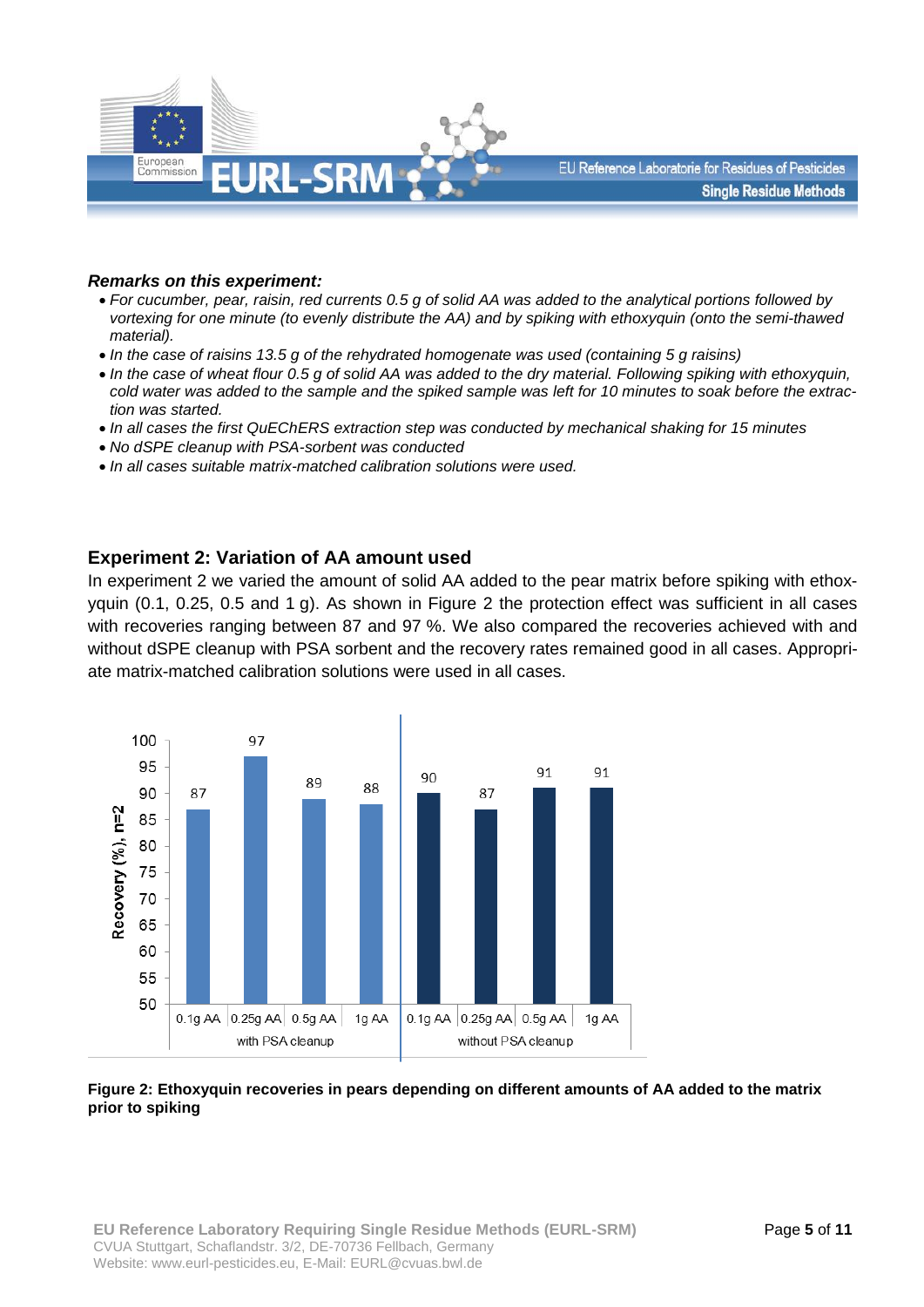

## **Experiment 3: Addition of aqueous AA solution**

With practicability in mind we further tested whether AA can be more conveniently added as aqueous solution. For this experiment we prepared a nearly saturated AA solution in water (containing ca. 0.3 g AA /mL) and added 1 mL (this corresponds to 300 mg AA) to 10 g analytical portions of **pear** before spiking with ethoxyquin. As shown in Fig. 3, protection following addition of "liquid AA" was also sufficient.



**Figure 3: Ethoxyquin recoveries with AA-addition to the pear sample in solid and liquid form as well as without AA-addition**

### **Experiment 4: Prevention of ethoxyquin degradation during milling**

In a next experiment we studied the degradation of ethoxyquin during milling and checked whether it can be reduced by adding AA prior to milling. For this we spiked a large number of whole fresh pears superficially with a solution containing 0.5 mg ethoxyquin /mL and left them standing in the dark for 5 days**.** The spiked fruits were divided into two main groups. The first one was intended for cryogenic milling (CRYO-group) and the second one for milling in fresh condition (RT-group). Before milling the fruits of both groups were cut into 8 segments each and the segments were randomly divided into two subgroups. The material of the CRYO-group was first put in the freezer overnight and then milled in frozen condition with the assistance of dry ice. The material of the RT-group was milled directly. One of the two sub-groups of the CRYO- and the RT-Group was milled following addition of 1 g AA (solid) /100 g pears and the other one without. From each of the homogenates of the four sub-groups six analytical portions were weighed and put in the freezer until extraction. In each case 3 of the portions were extracted normally using QuEChERS and the other 3 following addition of 1 mL AA-solution (containing 0.3 g AA per mL). In total 24 samples were extracted. Measurements were conducted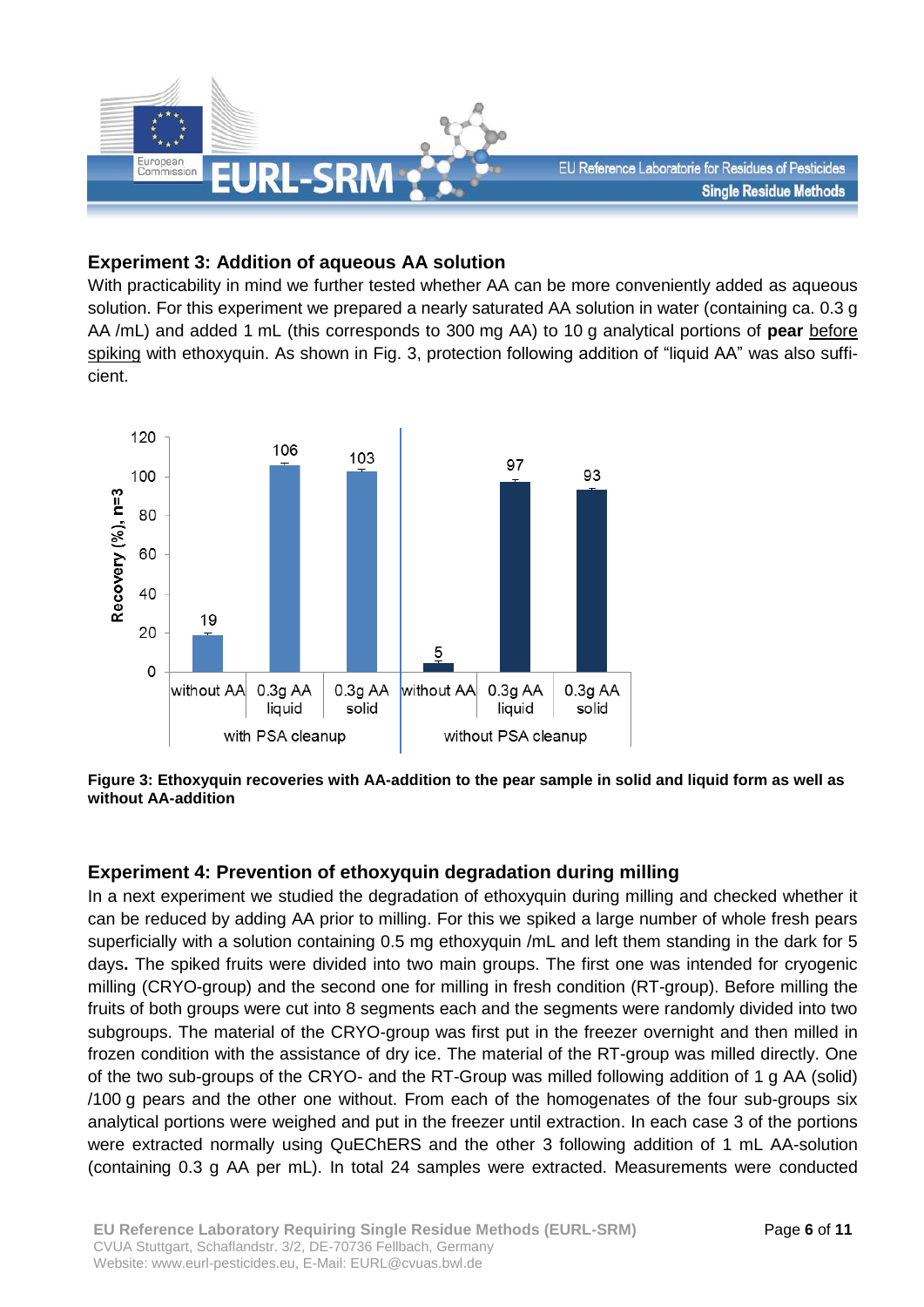

both directly from the raw extracts as well as from the extracts following d-SPE cleanup with PSA. This resulted in a total of 48 determinations. An appropriate matrix-matched calibration was prepared in each case. The following table gives an overview of the experimental setup.

| Code     | Milling                                                 | AA-Addition      | AA-Addition         | dSPE with PSA |
|----------|---------------------------------------------------------|------------------|---------------------|---------------|
|          | conditions                                              | prior to milling | prior to extraction |               |
| CRYO-YYY | Frozen samples<br>were milled, dry ice<br>was added and | <b>YES</b>       | <b>YES</b>          | <b>YES</b>    |
| CRYO-YYN |                                                         | <b>YES</b>       | <b>YES</b>          | <b>NO</b>     |
| CRYO-YNY |                                                         | <b>YES</b>       | <b>NO</b>           | <b>YES</b>    |
| CRYO-YNN |                                                         | <b>YES</b>       | <b>NO</b>           | <b>NO</b>     |
| CRYO-NYY | milling was contin-                                     | <b>NO</b>        | <b>YES</b>          | <b>YES</b>    |
| CRYO-NYN | ued<br>(Cryo-milled)                                    | <b>NO</b>        | <b>YES</b>          | <b>NO</b>     |
| CRYO-NNY |                                                         | <b>NO</b>        | NO                  | <b>YES</b>    |
| CRYO-NNN |                                                         | <b>NO</b>        | <b>NO</b>           | <b>NO</b>     |
| RT-YYY   | at Room<br>Temperature<br>(RT-milled)                   | <b>YES</b>       | <b>YES</b>          | <b>YES</b>    |
| RT-YYN   |                                                         | <b>YES</b>       | <b>YES</b>          | <b>NO</b>     |
| RT-YNY   |                                                         | <b>YES</b>       | <b>NO</b>           | <b>YES</b>    |
| RT-YNN   |                                                         | <b>YES</b>       | NO                  | <b>NO</b>     |
| RT-NYY   |                                                         | <b>NO</b>        | <b>YES</b>          | <b>YES</b>    |
| RT-NYN   |                                                         | <b>NO</b>        | <b>YES</b>          | <b>NO</b>     |
| RT-NNY   |                                                         | <b>NO</b>        | NO                  | <b>YES</b>    |
| RT-NNN   |                                                         | <b>NO</b>        | <b>NO</b>           | <b>NO</b>     |

**Table 3:** Overview of the experimental design concerning analysis of ethoxyquin in laboratory-spiked intact pears with and without addition of AA

A summary of the results of this experiment is shown in Figure 4. The addition of AA during milling gave the highest degree protection to ethoxyquin. Where milling was done without AA-addition, ethoxyquin losses were massive during both RT- and CRYO-milling. Addition of supplementary AA to the analytical portions just prior to extraction increased ethoxyquin levels in these samples. Milling in absence of AA contributed roughly 40% of the overall ethoxyquin losses whereas extraction in absence of AA corresponded to ca. 60% of the overall losses.

Where AA was added during milling losses of ethoxyquin were minimized. In the case of RT-milling, however, considerable losses occurred during the subsequent extraction step. These losses could be prevented by the addition of supplementary AA to the analytical portion prior extraction. This fact is supported by the observation that the RT-milled samples showed a clearly darker color compared to the CRYO-milled ones. This browning is most probably a result of enzymatic (polyphenol oxidase – catalyzed) browning that goes along with a higher consumption of AA. Overall, the supplementary addition of AA to the test portions before the extraction was not necessary when comminuting cryogenically with the addition of AA. In all other cases including when the sample was comminuted at room temperature with the addition AA the supplementary addition of AA during extraction was proven essential to minimize further losses.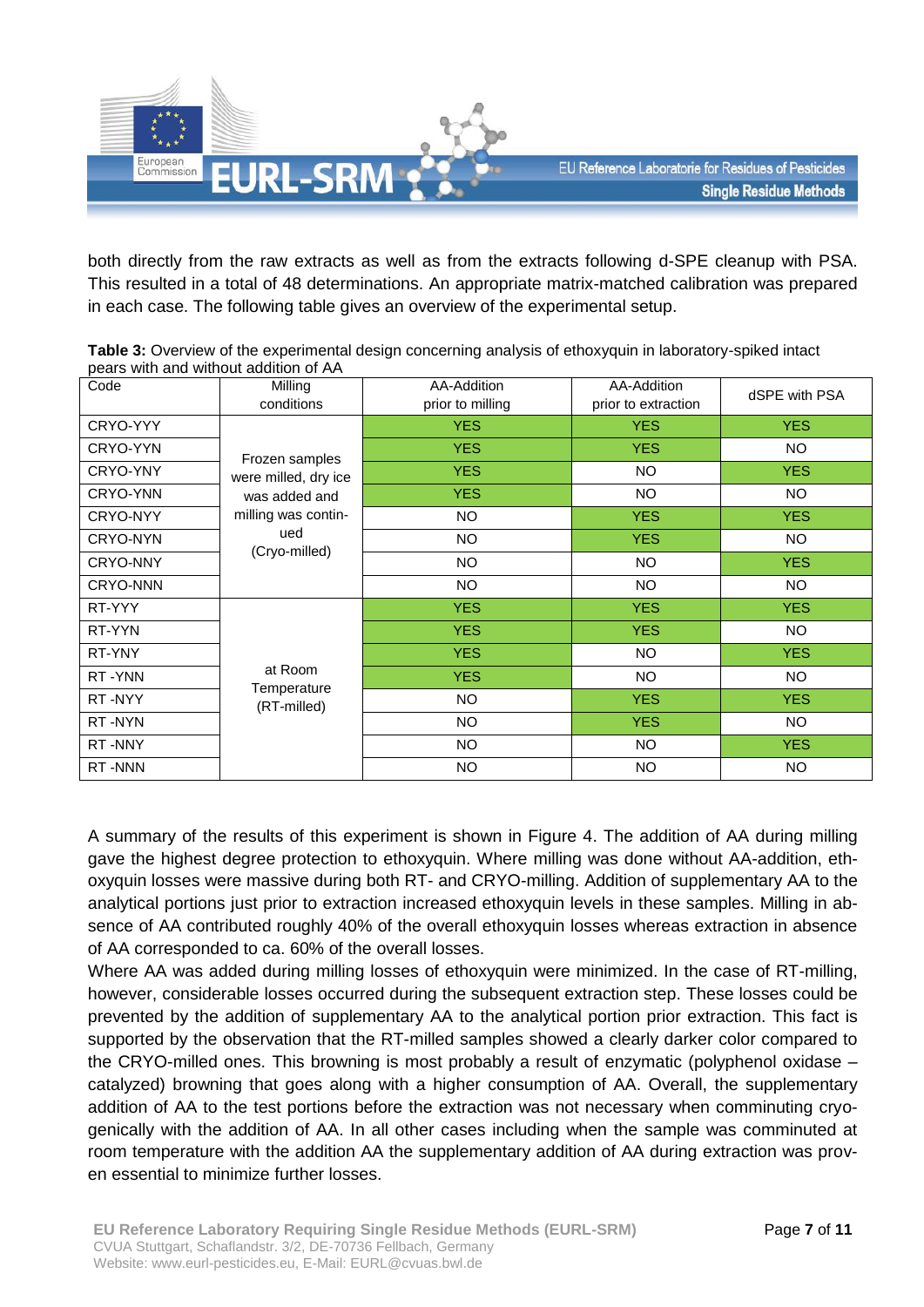

The use dSPE cleanup with PSA had in most cases no clear effect but it had a clearly positive impact on ethoxyquin yields in those cases where no AA was added during extraction (results not shown).



### **Figure 4: Ethoxyquin levels in pears spiked with ethoxyquin prior to comminution with and without the addition of AA before milling**

# **Experiment 5: Analysis of pears with incurred residues of ethoxyquin**

We repeated Experiment 4 using pear samples obtained from the US market containing incurred ethoxyquin residues<sup>10</sup> but only focusing on cryogenic milling. As expected, the addition of AA resulted in a dramatic increase in the determined ethoxyquin levels (see Figure 5). The ethoxyquin losses when no AA was used during milling ranged between ~15 and ~80% depending on the sample.

1

<sup>&</sup>lt;sup>10</sup> Special acknowledgement to our colleague Dr. Ingrid Kaufmann-Horlacher for spending some of her holiday time in the US in search for pears and especially for bringing so many kilograms to Germany in her hand luggage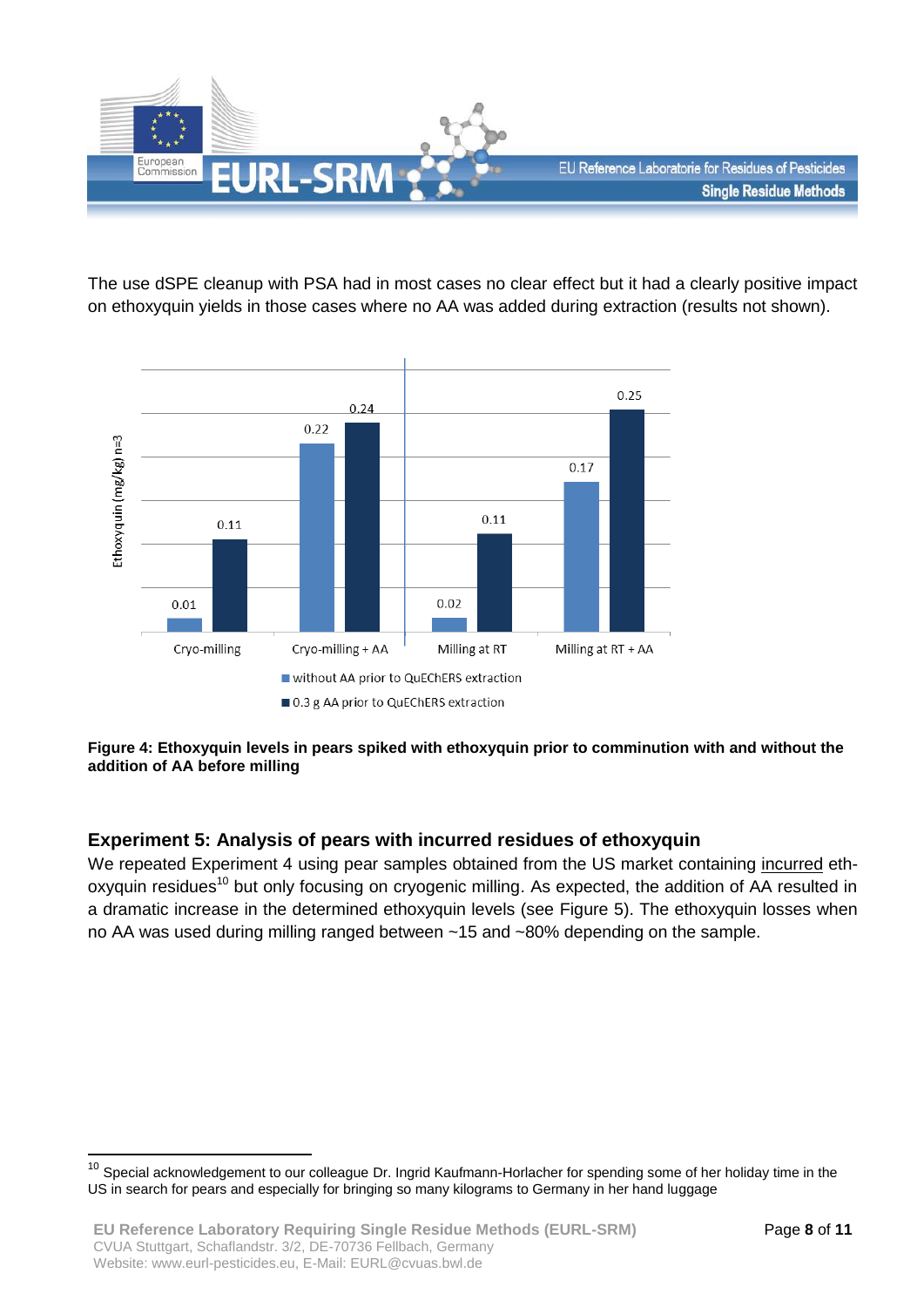



**Figure 5: Impact of AA on ethoxyquin levels determined in pears from the market of US origin containing incurred residues** 

# **Analysis of samples from the market**

Starting in July 2014 a total of 26 pear samples from the local market were analyzed for ethoxyquin residues with ascorbic acid (1g AA per 100g pear) being added during the comminution step (cryo-milling). An overview of the results is shown in Figure 6. Three of the 26 samples (all from Italy) were found to contain ethoxyquin residues at levels between 0.25 and 0.58 mg kg<sup>-1</sup>. In all three cases the ethoxyquin levels exceeded the MRL of 0.05 mg kg for pears. At the same time these findings indicate a **misuse** of ethoxyquin as according to Commission decision 2011/143/EU authorizations of ethoxyquin had to be withdrawn in all EU member states with the grace period ending in September 2012.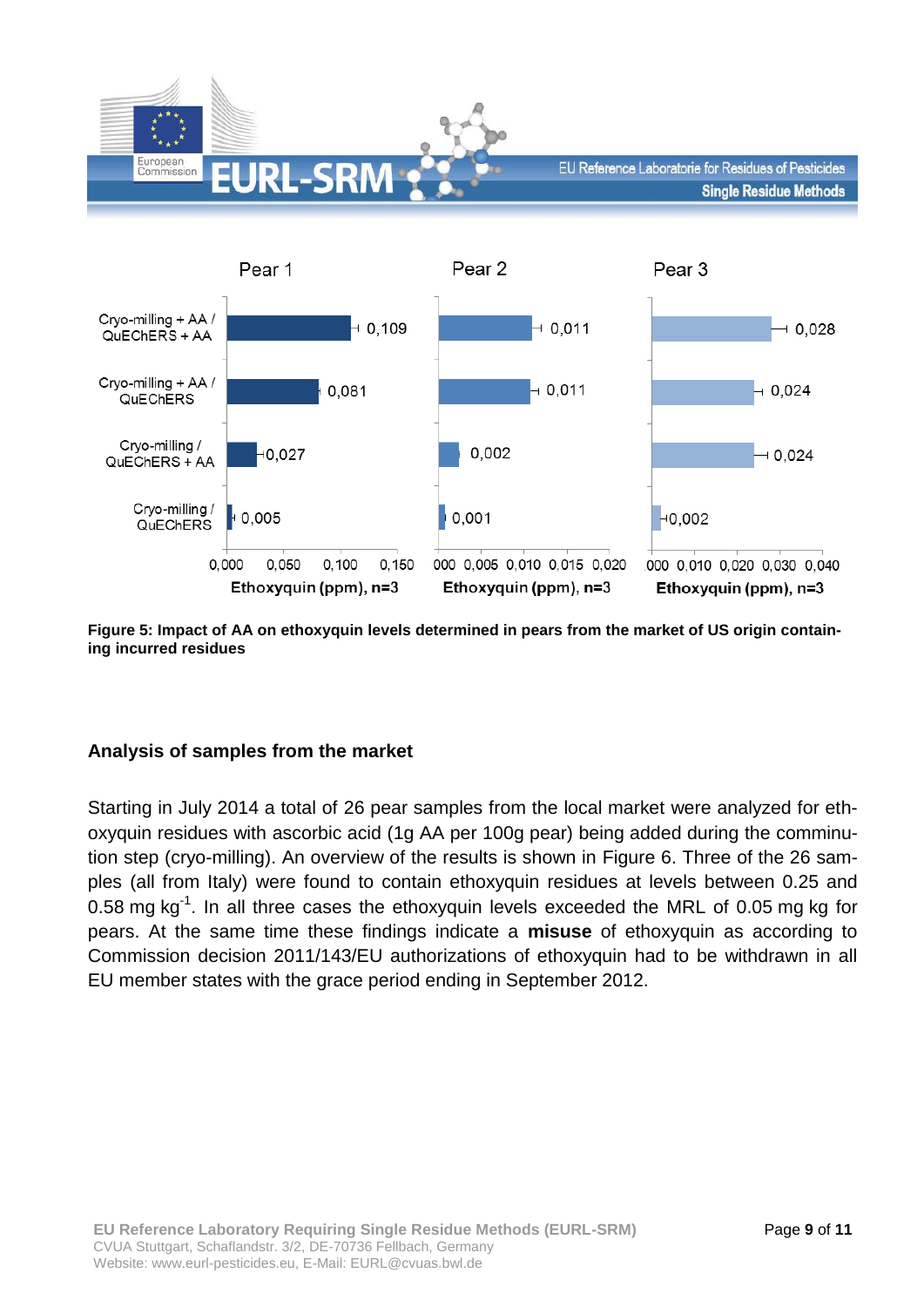

**Figure 6: Number of samples with and without ethoxyquin findings in pears and country of origin of the analyzed pears** 

All 26 samples were also comminuted without the addition of AA and analyzed using QuEChERS method. The results achieved were compared. There are no hints so far that other pesticide residues are negatively influenced by the addition of AA.

### **Discussion and Conclusions:**

Ethoxyquin recoveries from pears and apples (and some other crops) using the QuEChERS method are low due to oxidative losses. Addition of ascorbic acid (AA) to analytical portions prior to extraction increased recoveries. AA addition to sample portions was accomplished by adding 1 mL of an aqueous solution containing 300 mg mL $<sup>-1</sup>$  AA. For achieving quantitative</sup> recoveries, however, the AA addition had to be done prior to spiking, thus indicating a very fast degradation of ethoxyquin in homogenates of apples and pears.

To minimize ethoxyquin degradation throughout the analytical procedure AA-addition had to be done during the homogenization step. Using pear samples with incurred ethoxyquin residues as well as pears that were superficially-spiked in the lab, it could be shown that degradation occurs both during cryogenic and ambient temperature milling. When conducting cryogenic milling the addition of AA prior to homogenization was enough to protect ethoxyquin throughout the procedure. When milling pears at an ambient temperature, however, a supplementary addition of AA was necessary prior to QuEChERS extraction to minimize degradation. When dealing with pears containing incurred residues, we recommend adding AA to coarsely cut pieces prior to freezing and cryogenic milling.